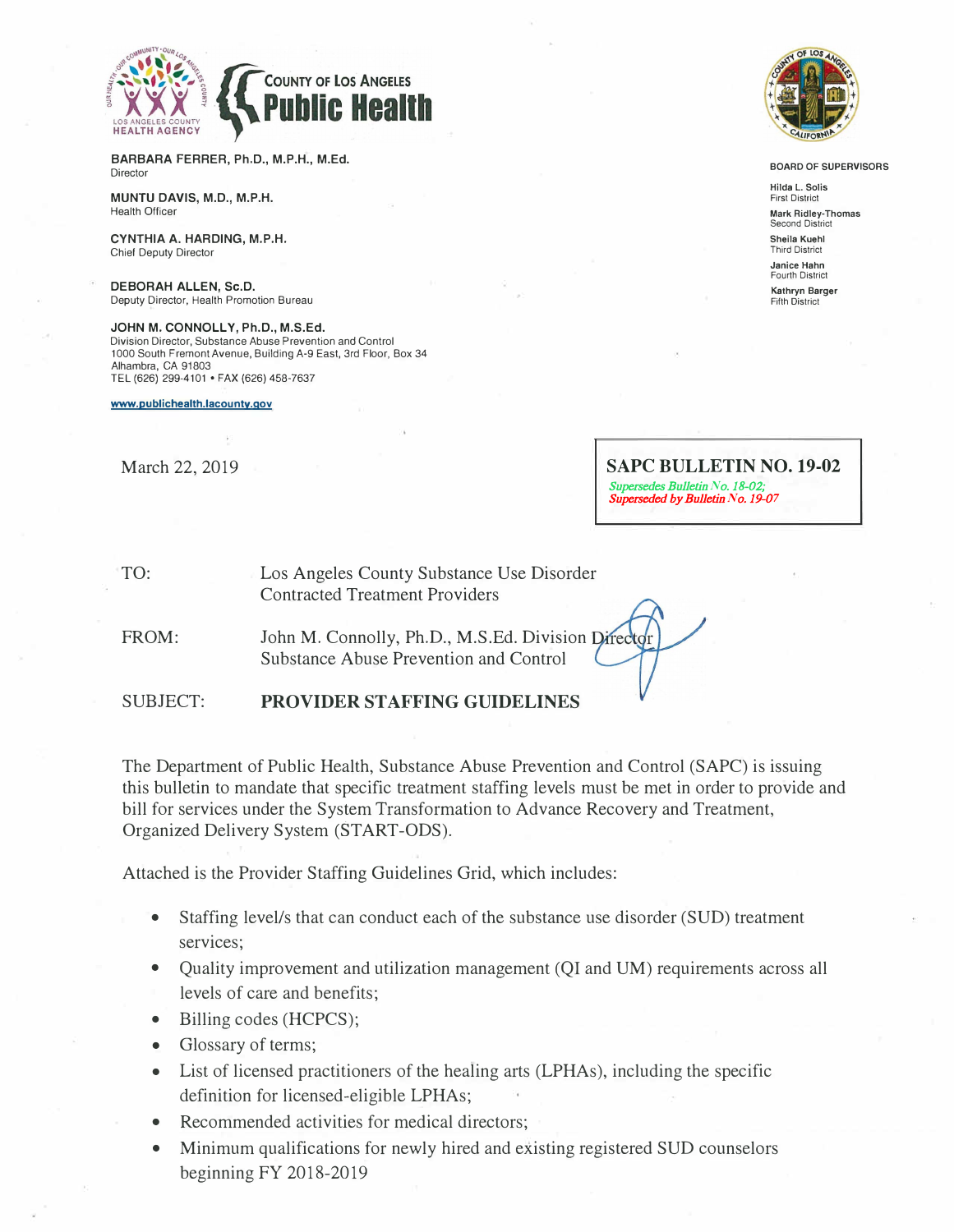**SUD Contracted Treatment Providers** March 22, 2019 Page 2

Providers should refer to the SAPC Provider Manual for more information on the staffing requirements, and the SAPC website for the current version of the provider staffing grid.

If you have any questions or need additional information, please contact Dr. David Hindman, from SAPC Clinical Standards and Training Unit, at (626) 299-3549.

JMC:cw

Attachment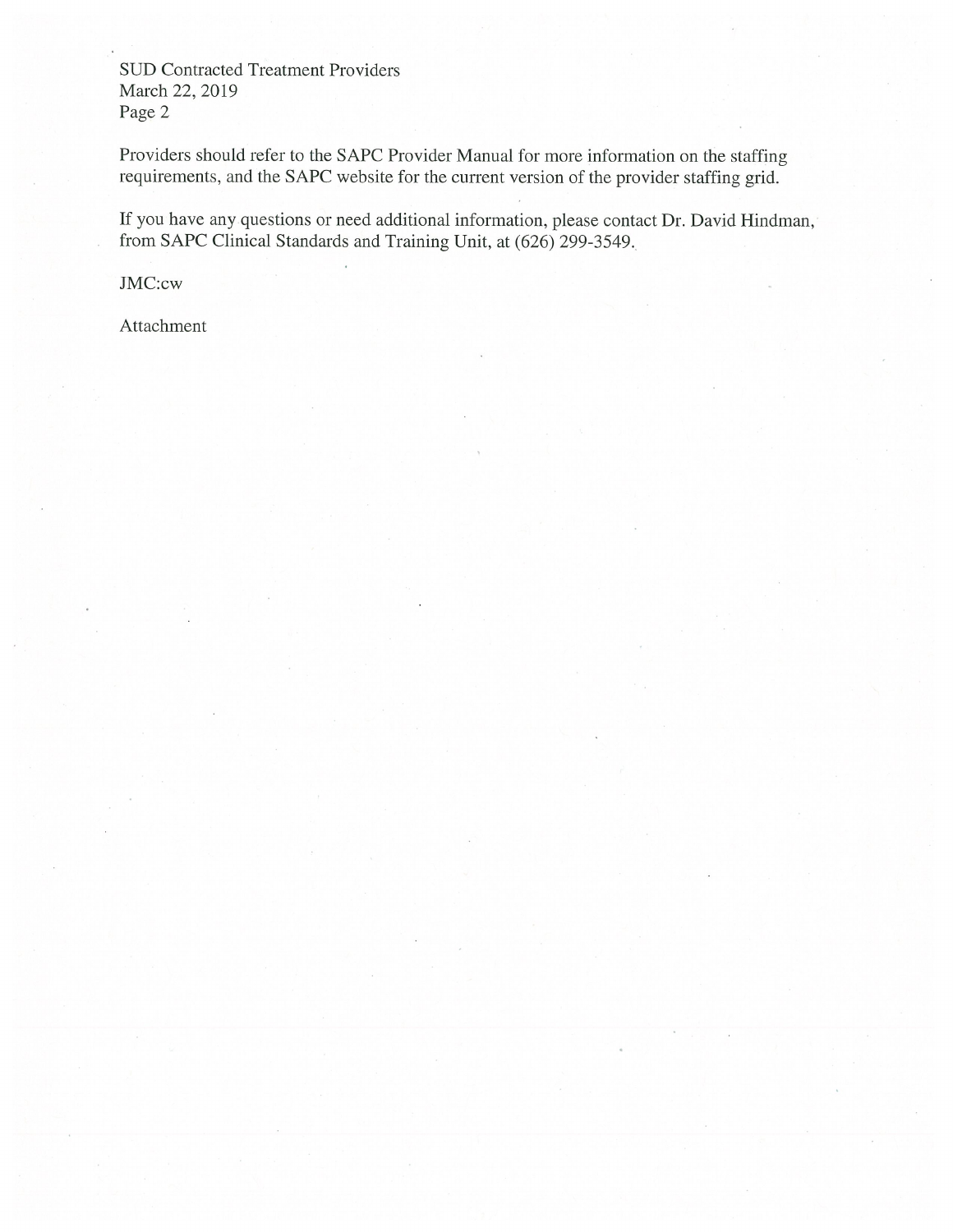| <b>BENEFIT PACKAGE COMPONENTS</b>     |                   |                                   |                                                  |                                                        | <b>STAFF LEVEL</b>                                  |                                                    |                                                        |                                         |                                                                                          |  |  |
|---------------------------------------|-------------------|-----------------------------------|--------------------------------------------------|--------------------------------------------------------|-----------------------------------------------------|----------------------------------------------------|--------------------------------------------------------|-----------------------------------------|------------------------------------------------------------------------------------------|--|--|
|                                       | <b>HCPCS</b>      | <b>Description</b>                |                                                  | <b>Trained</b><br><b>Support</b><br>Staff <sup>1</sup> | <b>Registered</b><br><b>SUD</b><br><b>Counselor</b> | <b>Certified</b><br><b>SUD</b><br><b>Counselor</b> | LPHA&<br>Licensed-<br>Eligible<br>LPHA <sup>4</sup>    | <b>Medical</b><br>Director <sup>5</sup> | <b>APPLICABLE ASAM LEVELS OF</b><br><b>CARE</b><br><b>AND OTHER BENEFITS<sup>6</sup></b> |  |  |
|                                       | H0049             | Screening                         |                                                  |                                                        | $\checkmark$                                        | ✓                                                  | ✓                                                      | $\checkmark$                            | AR <sup>7</sup> , CENS <sup>8</sup> , OP, IOP, R, WM,<br><b>OTP</b>                      |  |  |
|                                       | H0001             | <b>Intake Forms and Documents</b> |                                                  |                                                        | ✓                                                   | $\checkmark$                                       | ✓                                                      | $\checkmark$                            | AR, OP, IOP, R, WM, OTP,<br><b>FBS</b>                                                   |  |  |
|                                       | H0001             | <b>ASAM</b><br>Assessme<br>nt     | Assess                                           |                                                        | $\checkmark$                                        | $\checkmark$                                       | $\checkmark$                                           | $\checkmark$                            | AR, OP, IOP, R, WM, OTP,<br><b>FBS</b>                                                   |  |  |
|                                       |                   |                                   | Sign                                             |                                                        |                                                     |                                                    | $\checkmark$                                           | $\checkmark$                            |                                                                                          |  |  |
|                                       | T1007             | Treatment<br>Plan                 | Develop, Update, Review,<br>Sign                 |                                                        | ✓                                                   | $\checkmark$                                       | ✓                                                      | $\checkmark$                            |                                                                                          |  |  |
|                                       |                   |                                   | Sign without MAT                                 |                                                        |                                                     |                                                    | $\checkmark$                                           | $\checkmark$                            | AR, OP, IOP, R, WM, OTP,                                                                 |  |  |
| Use Disorder (SUD) Treatment Services |                   |                                   | Sign with MAT <sup>9</sup> (OTP<br>settings)     |                                                        |                                                     |                                                    | $\checkmark$ MD/DO, and<br>qualified NP and<br>PA only | $\checkmark$                            | <b>FBS</b>                                                                               |  |  |
|                                       |                   |                                   | Sign with MAT <sup>9</sup> (non-OTP<br>settings) |                                                        |                                                     |                                                    | $\checkmark$                                           | $\checkmark$                            |                                                                                          |  |  |
|                                       | H0005             | <b>Group Counseling</b>           |                                                  |                                                        | ✓                                                   | $\checkmark$                                       | ✓                                                      | $\checkmark$                            | AR, OP, IOP, R, WM, OTP,<br>FBS, RSS                                                     |  |  |
|                                       | T1012             | <b>Patient Education</b>          |                                                  |                                                        | $\checkmark$                                        | $\checkmark$                                       | ✓                                                      | $\checkmark$                            | AR, OP, IOP, R, WM, OTP,<br><b>FBS</b>                                                   |  |  |
| <b>Substance</b>                      | H0004             | <b>Individual Counseling</b>      |                                                  |                                                        | ✓                                                   | $\checkmark$                                       | ✓                                                      | $\checkmark$                            | AR, OP, IOP, R, WM, OTP,<br>FBS, RSS                                                     |  |  |
|                                       | H <sub>2011</sub> | <b>Crisis Intervention</b>        |                                                  |                                                        | ✓                                                   | ✓                                                  | $\checkmark$                                           | $\checkmark$                            | OP, IOP, R, WM, OTP, FBS                                                                 |  |  |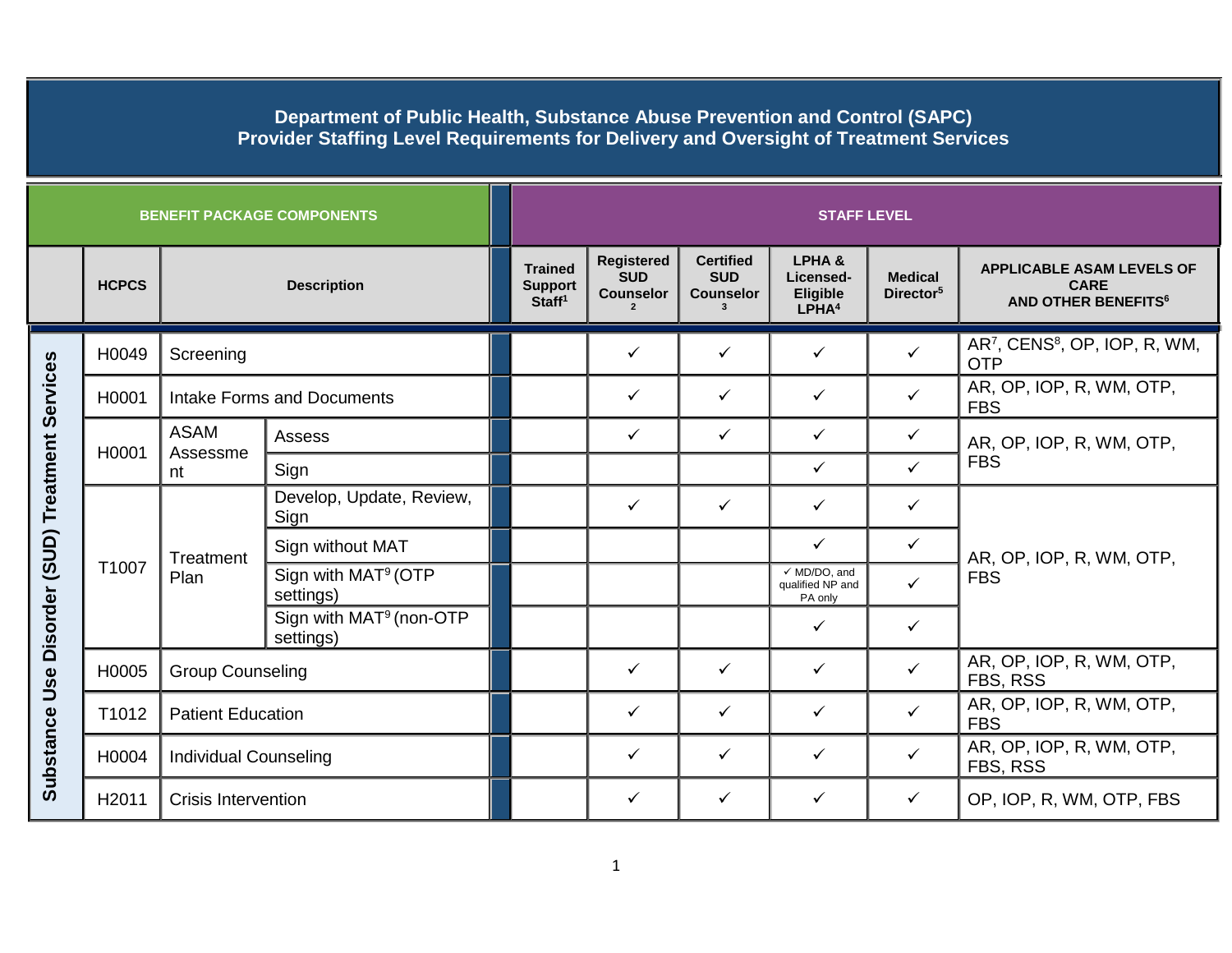|                          |                                              |                                   | <b>BENEFIT PACKAGE COMPONENTS</b> | <b>STAFF LEVEL</b>                                                   |                                                     |                                                        |                                                        |                                         |                                                                                          |  |
|--------------------------|----------------------------------------------|-----------------------------------|-----------------------------------|----------------------------------------------------------------------|-----------------------------------------------------|--------------------------------------------------------|--------------------------------------------------------|-----------------------------------------|------------------------------------------------------------------------------------------|--|
|                          | <b>HCPCS</b>                                 | <b>Description</b>                |                                   | <b>Trained</b><br><b>Support</b><br>Staff <sup>1</sup>               | <b>Registered</b><br><b>SUD</b><br><b>Counselor</b> | <b>Certified</b><br><b>SUD</b><br><b>Counselor</b>     | LPHA&<br>Licensed-<br>Eligible<br>LPHA <sup>4</sup>    | <b>Medical</b><br>Director <sup>5</sup> | <b>APPLICABLE ASAM LEVELS OF</b><br><b>CARE</b><br><b>AND OTHER BENEFITS<sup>6</sup></b> |  |
|                          | 90846                                        | <b>Family Therapy</b>             |                                   |                                                                      |                                                     |                                                        | $\checkmark$                                           | $\checkmark$                            | OP, IOP, R, WM, OTP, FBS                                                                 |  |
|                          | T1006                                        | <b>Collateral Services</b>        |                                   |                                                                      | $\checkmark$                                        | $\checkmark$                                           | ✓                                                      | $\checkmark$                            | OP, IOP, R, WM, OTP, FBS                                                                 |  |
| Disorder (SUD) Treatment | T2001                                        | Non-Emergency Transportation      |                                   | ✓                                                                    | $\checkmark$                                        | $\checkmark$                                           | $\checkmark$                                           | $\checkmark$                            | AR, OP, IOP, R, WM, OTP,<br>FBS, RSS                                                     |  |
|                          | H2010                                        | Medication Services <sup>10</sup> |                                   |                                                                      | $\checkmark$                                        | $\checkmark$                                           | $\checkmark$                                           | $\checkmark$                            | OP, IOP, WM, OTP                                                                         |  |
|                          | H <sub>2010</sub>                            | <b>Safeguarding Medications</b>   |                                   | $\checkmark$ LVN and<br>MA only<br>with IMS<br>approval<br>from DHCS | ✓                                                   | $\checkmark$                                           | ✓                                                      | ✓                                       | R                                                                                        |  |
|                          |                                              | Medication                        | Order                             |                                                                      |                                                     |                                                        | $\sqrt{MD/DO}$ , and<br>qualified NP and<br>PA only    | $\checkmark$                            | OP, IOP, R, WM, OTP                                                                      |  |
| <b>Services</b>          |                                              |                                   | Prescribe<br>(methadone)          |                                                                      |                                                     |                                                        | √ MD/DO only                                           | $\checkmark$                            | <b>OTP</b>                                                                               |  |
| Use                      | s for<br>Addiction<br>Treatment <sup>1</sup> |                                   | Prescribe<br>(buprenorphine)      |                                                                      |                                                     |                                                        | $\checkmark$ MD/DO, and<br>qualified NP and<br>PA only | $\checkmark$                            | OP, IOP, R, WM, OTP                                                                      |  |
|                          |                                              | Prescribe<br>(other MAT options)  |                                   |                                                                      |                                                     | $\checkmark$ MD/DO, and<br>qualified NP and<br>PA only | $\checkmark$                                           | OP, IOP, R, WM, OTP                     |                                                                                          |  |
| Substance                |                                              |                                   | Monitor                           |                                                                      |                                                     |                                                        | $\checkmark$ MD/DO, and<br>qualified NP and<br>PA only | $\checkmark$                            | OP, IOP, R, WM, OTP                                                                      |  |
|                          | H0020                                        | Methadone Dispensing              |                                   | $\checkmark$ LVN                                                     | $\checkmark$                                        | $\checkmark$                                           | $\checkmark$ MD/DO, and<br>qualified NP,<br>PA, and RN | $\checkmark$                            | <b>OTP</b>                                                                               |  |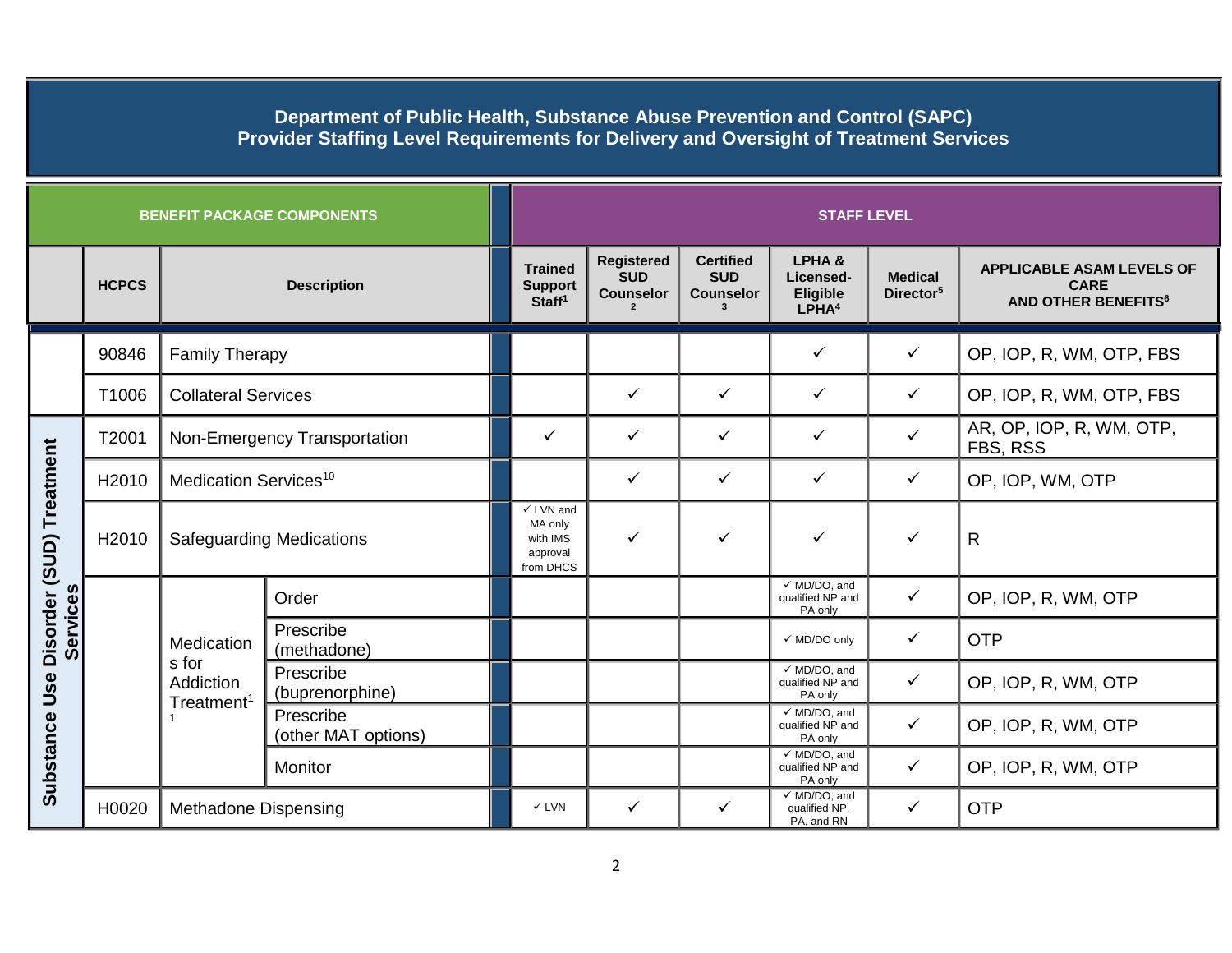|                                                       |              |                                         | <b>BENEFIT PACKAGE COMPONENTS</b>     | <b>STAFF LEVEL</b>                                     |                                                                                                               |                                                                                                               |                                                                                                                          |                                                      |                                                                                          |
|-------------------------------------------------------|--------------|-----------------------------------------|---------------------------------------|--------------------------------------------------------|---------------------------------------------------------------------------------------------------------------|---------------------------------------------------------------------------------------------------------------|--------------------------------------------------------------------------------------------------------------------------|------------------------------------------------------|------------------------------------------------------------------------------------------|
|                                                       | <b>HCPCS</b> | <b>Description</b>                      |                                       | <b>Trained</b><br><b>Support</b><br>Staff <sup>1</sup> | <b>Registered</b><br><b>SUD</b><br><b>Counselor</b>                                                           | <b>Certified</b><br><b>SUD</b><br><b>Counselor</b>                                                            | LPHA&<br>Licensed-<br>Eligible<br>LPHA <sup>4</sup>                                                                      | <b>Medical</b><br>Director <sup>5</sup>              | <b>APPLICABLE ASAM LEVELS OF</b><br><b>CARE</b><br><b>AND OTHER BENEFITS<sup>6</sup></b> |
|                                                       | S5000        | Naltrexone                              | Pill                                  | $\times$ LVN                                           | $\checkmark$                                                                                                  | ✓                                                                                                             | $\checkmark$ MD/DO, and<br>qualified NP,<br>PA, and RN                                                                   | $\checkmark$                                         | OP, IOP, WM                                                                              |
|                                                       |              | - Generic<br>Dispensing                 | <b>Extended-Release</b><br>Injectable | $\checkmark$ LVN                                       | $\checkmark$                                                                                                  | ✓                                                                                                             | $\checkmark$ MD/DO, and<br>qualified NP,<br>PA, and RN                                                                   | ✓                                                    | OP, IOP, WM, OTP                                                                         |
|                                                       | S5000        | <b>Buprenorphine-Generic Dispensing</b> |                                       | $\checkmark$ LVN                                       | $\checkmark$                                                                                                  | ✓                                                                                                             | $\checkmark$ MD/DO, and<br>qualified NP,<br>PA, and RN                                                                   | $\checkmark$                                         | OP, IOP, R, WM, OTP                                                                      |
|                                                       | S5000        |                                         | Disulfiram-Generic Dispensing         | $\checkmark$ LVN                                       | $\checkmark$                                                                                                  | ✓                                                                                                             | $\checkmark$ MD/DO, and<br>qualified NP,<br>PA, and RN                                                                   | $\checkmark$                                         | OP, IOP, R, WM, OTP                                                                      |
| Disorder (SUD)<br><b>Service:</b><br>Treatment<br>Use | S5000        | <b>Naloxone Dispensing</b>              |                                       | * Self-<br>Administere<br>d (patient or<br>bystander)  | * Self-<br>Administered<br>(patient or<br>bystander)                                                          | * Self-<br>Administered<br>(patient or<br>bystander)                                                          | * Self-<br>Administered<br>(patient or<br>bystander)                                                                     | * Self-<br>Administered<br>(patient or<br>bystander) | OP, IOP, R, WM, OTP                                                                      |
|                                                       | H0014-       | <b>Ambulatory Detoxification</b>        |                                       |                                                        | $\checkmark$ (SUD<br>counselors<br>must operate<br>within their<br>scope of<br>practice if MAT<br>is offered) | $\checkmark$ (SUD<br>counselors<br>must operate<br>within their<br>scope of<br>practice if MAT<br>is offered) | √ (Non-medical<br>professionals<br>must operate<br>within their<br>scope of<br>practice if MAT<br>is offered)            | ✓                                                    | $1-WM$                                                                                   |
|                                                       | H0012        | Subacute Detox Residential              |                                       |                                                        | $\checkmark$ (SUD<br>counselors<br>must operate<br>within their<br>scope of<br>practice if MAT<br>is offered) | $\checkmark$ (SUD<br>counselors<br>must operate<br>within their<br>scope of<br>practice if MAT<br>is offered) | $\checkmark$ (Non-medical<br>professionals<br>must operate<br>within their<br>scope of<br>practice if MAT<br>is offered) | ✓                                                    | $3.2-WM$                                                                                 |
| <b>Substance</b>                                      | H0010        |                                         | <b>Subacute Detox Inpatient</b>       |                                                        | $\checkmark$ (SUD<br>counselors<br>must operate<br>within their<br>scope of<br>practice if MAT<br>is offered) | $\checkmark$ (SUD<br>counselors<br>must operate<br>within their<br>scope of<br>practice if MAT<br>is offered) | $\checkmark$ (Non-medical<br>professionals<br>must operate<br>within their<br>scope of<br>practice if MAT<br>is offered) | ✓                                                    | $3.7-WM$                                                                                 |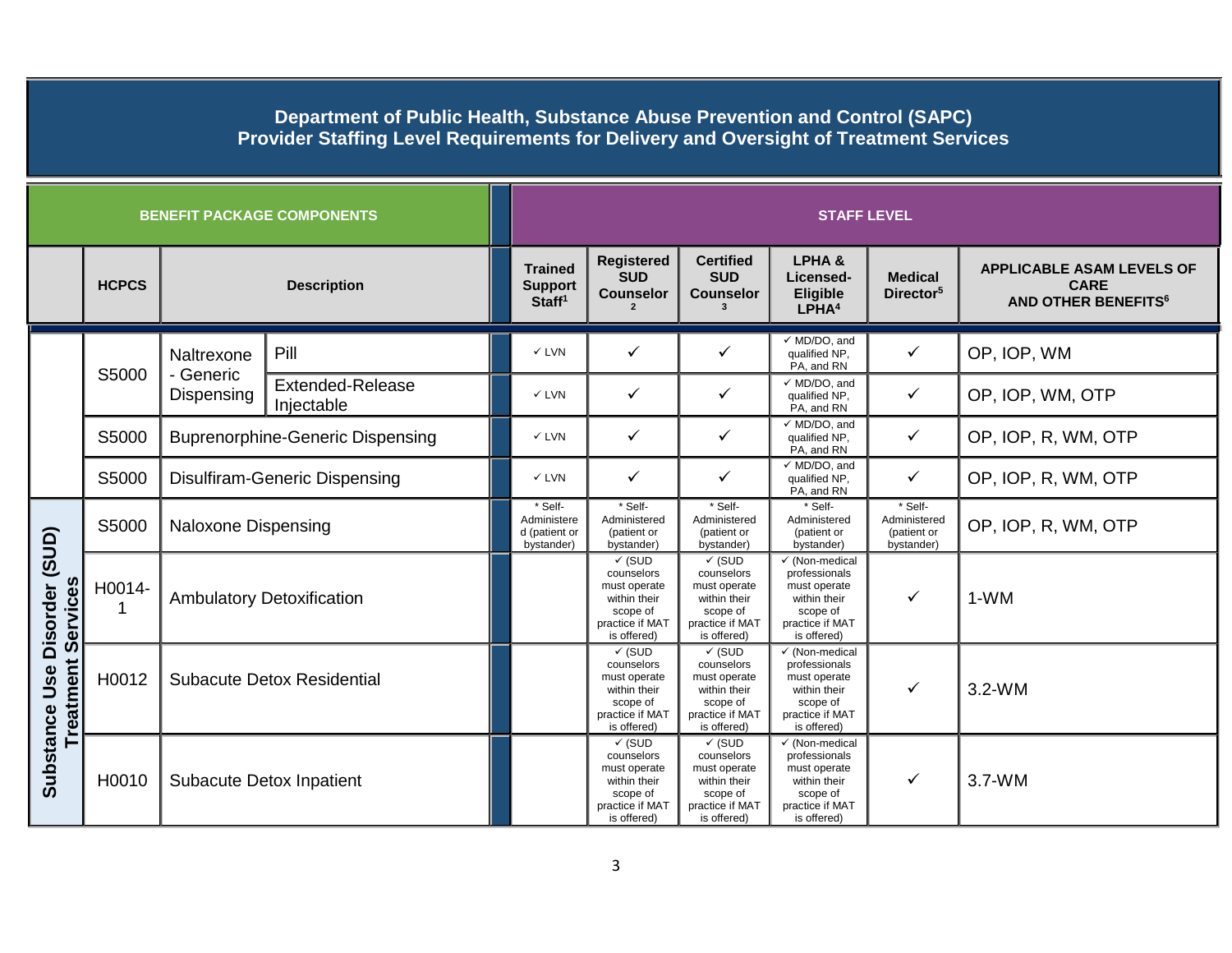|                                           |                                    |                                                            | <b>BENEFIT PACKAGE COMPONENTS</b>                      |                                                     | <b>STAFF LEVEL</b>                                                                                            |                                                                                                               |                                                                                                                          |                                                                                          |                                      |  |  |
|-------------------------------------------|------------------------------------|------------------------------------------------------------|--------------------------------------------------------|-----------------------------------------------------|---------------------------------------------------------------------------------------------------------------|---------------------------------------------------------------------------------------------------------------|--------------------------------------------------------------------------------------------------------------------------|------------------------------------------------------------------------------------------|--------------------------------------|--|--|
|                                           | <b>HCPCS</b><br><b>Description</b> |                                                            | <b>Trained</b><br><b>Support</b><br>Staff <sup>1</sup> | <b>Registered</b><br><b>SUD</b><br><b>Counselor</b> | <b>Certified</b><br><b>SUD</b><br><b>Counselor</b>                                                            | LPHA&<br>Licensed-<br>Eligible<br>LPHA <sup>4</sup>                                                           | <b>Medical</b><br>Director <sup>5</sup>                                                                                  | <b>APPLICABLE ASAM LEVELS OF</b><br><b>CARE</b><br><b>AND OTHER BENEFITS<sup>6</sup></b> |                                      |  |  |
|                                           | H0011                              | <b>Acute Detox Inpatient</b>                               |                                                        |                                                     | $\checkmark$ (SUD<br>counselors<br>must operate<br>within their<br>scope of<br>practice if MAT<br>is offered) | $\checkmark$ (SUD<br>counselors<br>must operate<br>within their<br>scope of<br>practice if MAT<br>is offered) | $\checkmark$ (Non-medical<br>professionals<br>must operate<br>within their<br>scope of<br>practice if MAT<br>is offered) | $\checkmark$                                                                             | 4.0-WM                               |  |  |
|                                           | D0001                              | Discharge<br>Services                                      | Develop                                                |                                                     | $\checkmark$                                                                                                  | $\checkmark$                                                                                                  | $\checkmark$                                                                                                             | $\checkmark$                                                                             |                                      |  |  |
|                                           |                                    |                                                            | Sign                                                   |                                                     | $\checkmark$                                                                                                  | $\checkmark$                                                                                                  | $\checkmark$                                                                                                             | $\checkmark$                                                                             | OP, IOP, R, WM, OTP, FBS             |  |  |
|                                           | H0048                              | <b>Alcohol/Drug Testing</b>                                |                                                        | $\checkmark$                                        | $\checkmark$                                                                                                  | ✓                                                                                                             | ✓                                                                                                                        | ✓                                                                                        | OP, IOP, R, WM, OTP                  |  |  |
|                                           | H0006                              | Case Management                                            |                                                        |                                                     | $\checkmark$                                                                                                  | ✓                                                                                                             | ✓                                                                                                                        | $\checkmark$                                                                             | AR, OP, IOP, R, WM, OTP,<br>FBS, RSS |  |  |
|                                           | H0038-<br>$\mathsf{R}$             | <b>Recovery Monitoring</b>                                 |                                                        |                                                     | $\checkmark$                                                                                                  | $\checkmark$                                                                                                  | ✓                                                                                                                        | ✓                                                                                        | RSS, FBS                             |  |  |
|                                           | H0038-<br>S                        | Substance Abuse Assistance                                 |                                                        |                                                     | ✓                                                                                                             | ✓                                                                                                             | ✓                                                                                                                        | $\checkmark$                                                                             | RSS, FBS                             |  |  |
| Substance Use Disorder<br>(SUD) Treatment | H2034                              | Recovery Bridge Housing (House<br>Managers <sup>12</sup> ) |                                                        | ✓                                                   | $\checkmark$                                                                                                  | ✓                                                                                                             | $\checkmark$                                                                                                             | ✓                                                                                        | <b>RBH</b>                           |  |  |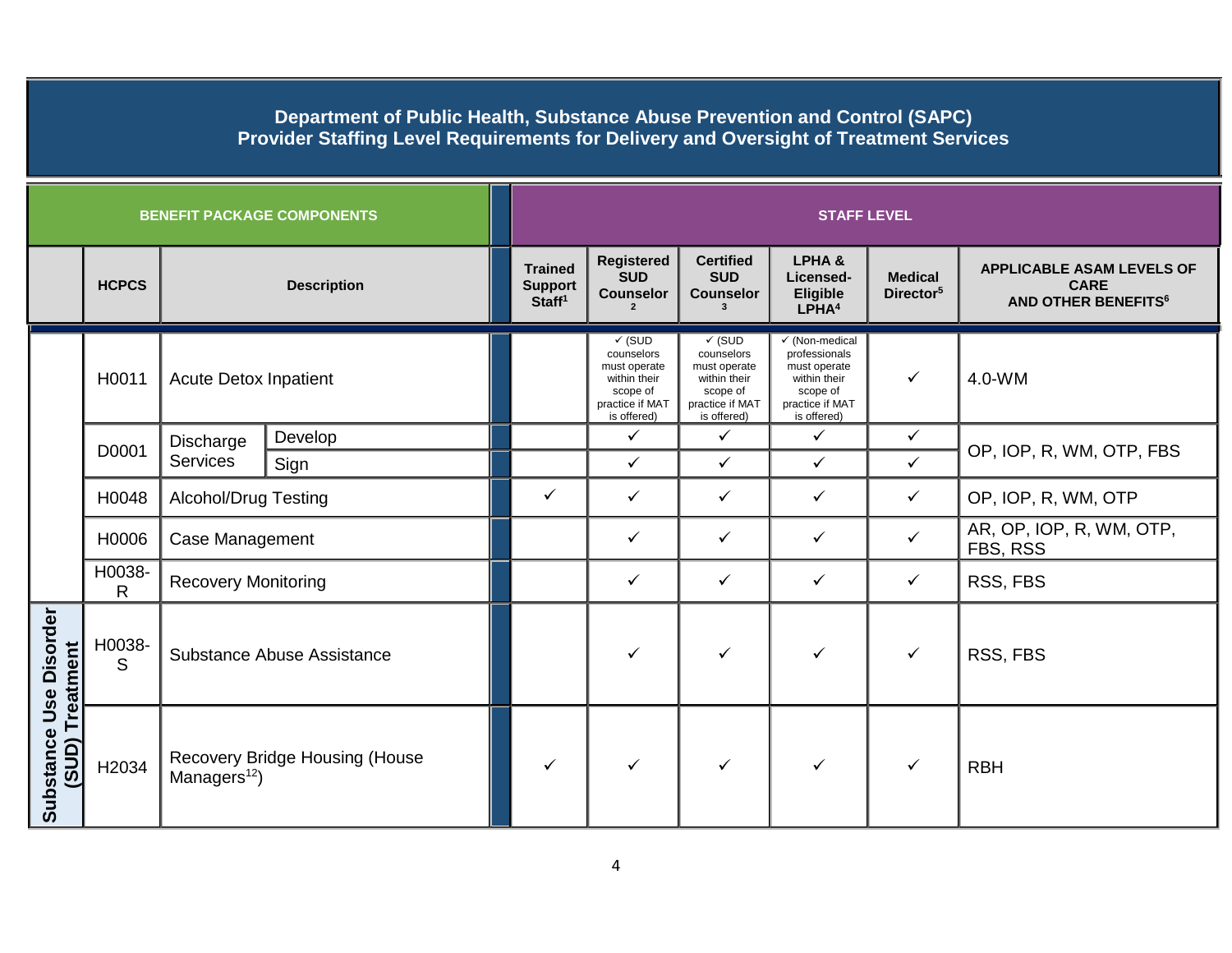| <b>BENEFIT PACKAGE COMPONENTS</b>                         |              |                                                          | <b>STAFF LEVEL</b>                                     |                                              |                                                    |                                                            |                                         |                                                                                          |  |
|-----------------------------------------------------------|--------------|----------------------------------------------------------|--------------------------------------------------------|----------------------------------------------|----------------------------------------------------|------------------------------------------------------------|-----------------------------------------|------------------------------------------------------------------------------------------|--|
|                                                           | <b>HCPCS</b> | <b>Description</b>                                       | <b>Trained</b><br><b>Support</b><br>Staff <sup>1</sup> | Registered<br><b>SUD</b><br><b>Counselor</b> | <b>Certified</b><br><b>SUD</b><br><b>Counselor</b> | LPHA&<br>Licensed-<br><b>Eligible</b><br>LPHA <sup>4</sup> | <b>Medical</b><br>Director <sup>5</sup> | <b>APPLICABLE ASAM LEVELS OF</b><br><b>CARE</b><br><b>AND OTHER BENEFITS<sup>6</sup></b> |  |
| Requirements<br>$\sum_{i=1}^{n}$<br>and<br>$\overline{c}$ |              | <b>Appeals Filing</b>                                    |                                                        |                                              |                                                    | ✓                                                          |                                         | AR, OP, IOP, R, WM, OTP,<br>FBS, RSS                                                     |  |
|                                                           |              | Authorization Request: MAT for clients<br>under 18       |                                                        | ✓                                            | ✓                                                  | ✓                                                          | $\checkmark$                            | Youth MAT                                                                                |  |
|                                                           |              | <b>Authorization Request: Recovery Bridge</b><br>Housing |                                                        |                                              | ✓                                                  | ✓                                                          | $\checkmark$                            | OP, IOP, OTP, 1-WM                                                                       |  |
|                                                           |              | Authorization Request: WM for clients<br>under 18        |                                                        | $\checkmark$                                 | ✓                                                  | ✓                                                          | $\checkmark$                            | Youth WM                                                                                 |  |
|                                                           |              | DMC Benefit Verification <sup>13</sup>                   | ✓                                                      | ✓                                            | ✓                                                  |                                                            |                                         | AR, OP, IOP, R, WM, OTP,<br>FBS, RSS                                                     |  |
|                                                           |              | <b>Medical Necessity Determination</b>                   |                                                        |                                              |                                                    | $\checkmark$                                               |                                         | AR, OP, IOP, R, WM, OTP,<br>FBS, RSS                                                     |  |
|                                                           |              | Pre-Authorization Request: Residential<br>Services       |                                                        | ✓                                            | ✓                                                  |                                                            |                                         | $\mathsf{R}$                                                                             |  |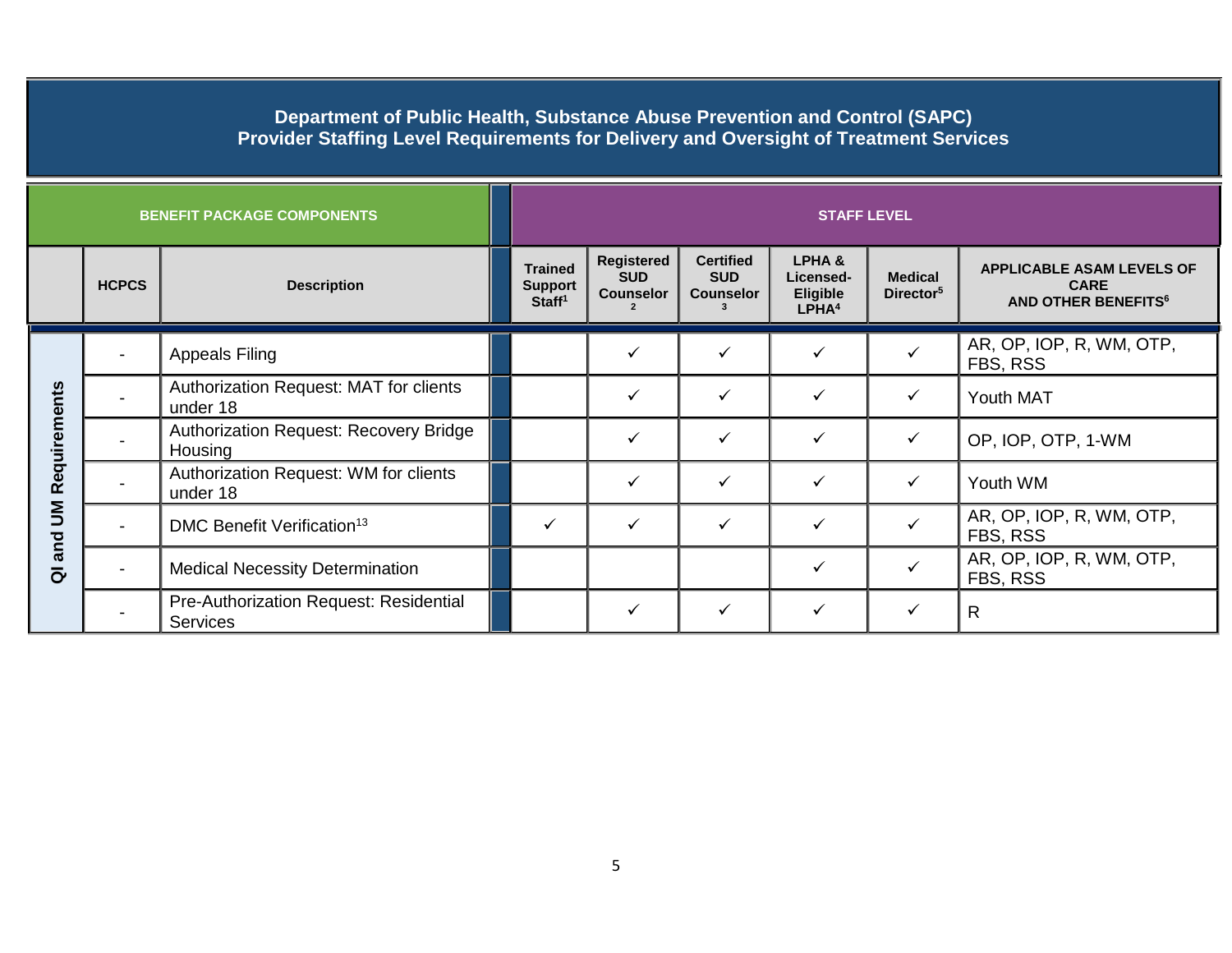# **GLOSSARY OF TERMS**

1 **Trained Support Staff**: Non-professional staff including clerical, billing and facility management support, who have received appropriate onsite orientation and training prior to performing assigned duties. Non-professional staff will be supervised by professional and/or administrative staff. *[DMC-ODS Special Terms and Conditions]*

2 **Registered Substance Use Disorder (SUD) Counselor**:A provider staff who has registered to fulfill the requirements of becoming a Certified SUD Counselor with any of the agencies accredited by the National Commission for Certifying Agencies (NCCA) and recognized by the California Department of Health Care Services (DHCS), which include the California Association of DUI Treatment Programs (CADTP) and the California Consortium of Addiction Programs and Professionals (CCAPP). *[California Department of Health Care Services; California Code of Regulations, Title 9].*

To be able to conduct services under START-ODS, registered SUD counselors must have completed the State-required ASAM A and ASAM B trainings by the Change Companies. In addition, effective July 1, 2018, Registered SUD counselors must fulfill the following minimum requirements:

- 1. Complete one (1) classroom course equaling a minimum of 45 hours of formal instruction in a CCAPP- or CADTP-approved SUD education program by 06/30/2019. Typically, one academic course is equal to three (3) hours of classroom instruction per week for one academic semester.
- 2. Complete an additional 45 hours of training by 06/30/2019 in one (1) additional classroom course from an CCAPP- or CADTP-approved SUD education program **OR** CEU approved continuing education training topics in CBT, MI, ASAM, Treatment Planning, clinical documentation, or other CEU approved trainings on pertinent SUD topics.

The minimum of 1 course (see # 1 above) **AND** additional SUD training (see # 2 above) equaling or exceeding a total of 90 hours of instruction must be completed.

- Counselors employed on or **BEFORE** 07/01/2018: must complete hour requirement by 06/30/2019.
- Counselors employed **AFTER** 07/01/2018: must complete hour requirement within 12 months of the counselor's first day of employment.

Proof of completion must be documented in staff files and shared with SAPC staff upon request. Proof of completion may include letters from school administrators, educational materials (e.g., course syllabus, training brochures, conference itineraries, etc.), certificates, and school transcripts. *If required education/trainings are not completed within required timeframes, services delivered by applicable registered SUD counselors will not be paid by SAPC and will be eligible for recoupment.*

*Note: Registered counselors that have completed all necessary education hours for certification but have not taken the examination to become certified must complete 45 hours of SUD education OR approved continuing education units (CEU) of*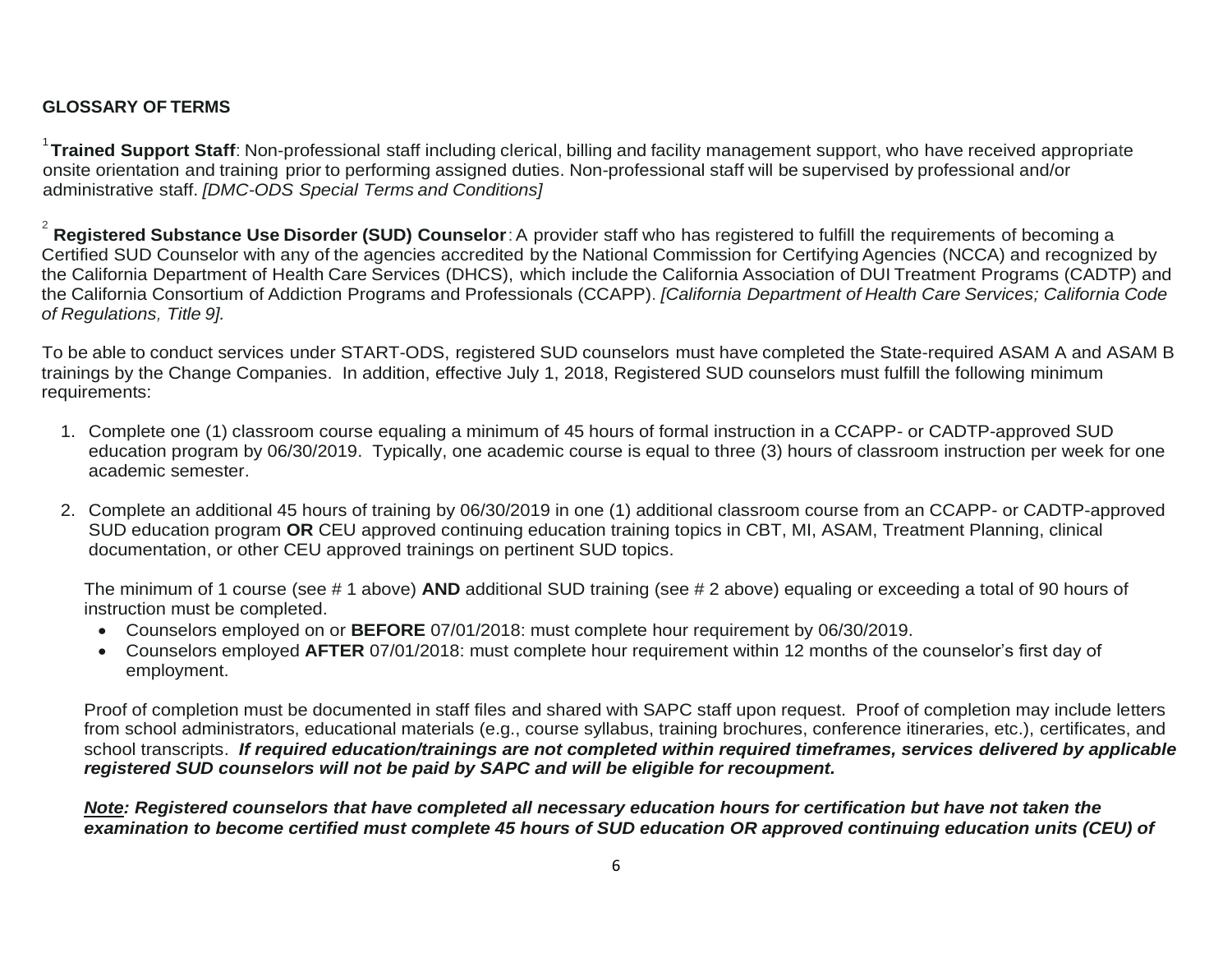*training on an annual basis until certified. Additionally, it is important to note that registered counselors are required to become certified within five (5) years of registration, after which time they will no longer be eligible for registered counselor status.* 

*Requirements for students/interns/trainees: For Students/interns/trainees who are actively enrolled in graduate treating programs (and thereby not generally eligible to be registered with their state boards) can provide billable services under START-ODS if they register with a SUD counselor certifying agency recognized by DHCS. Students/interns/trainees will be required to retain active enrollment and attendance in their graduate training program but are otherwise exempt from the training requirements for Registered Counselors outlined above other than the State-required ASAM A and B trainings from the Change Companies. If a student/intern/trainee is no longer actively enrolled or attending their graduate training program and has not matriculated to Licensed-Eligible LPHA or LPHA status, they will immediately be subject to the training requirements for all other Registered Counselors as outlined above.* 

3 **Certified Substance Use Disorder (SUD) Counselor:** A provider staff who has been certified by one of the agencies accredited by the NCCA and recognized by DHCS, which include CADTP and CCAPP; and who must adhere to all requirements in the California Code of Regulations, Title 9, Chapter 8. *[California Department of Health Care Services; California Code of Regulations, Title 9].*

<sup>4</sup> LPHA: Abbreviation for Licensed Practitioner of the Healing Arts comprising the following clinical professionals: physicians (MD or DO); nurse practitioners (NP); physician assistants (PA); registered nurses (RN); registered pharmacists (RP); licensed clinical psychologists (LCP); licensed clinical social workers (LCSW); licensed professional clinical counselors (LPCC); licensed marriage and family therapists (LMFT); and licensed-eligible LPHAs. The LPHAs must provide services, and receive supervision required under their respective scope of practice laws. *[DMC-ODS Special Terms and Conditions].* LPHAs must also receive a minimum of five (5) hours of CEU related to addiction every two (2) years.

To be considered a **licensed-eligible LPHA** under the California Medi-Cal 2020 Demonstration, an individual must have already earned their advanced degree and be registered with the State-licensing authority for the respective field to obtain supervised clinical hours for licensure (e.g. Registered Psychologist, Psychological Assistant, Associate Social Worker, Registered Associate Marriage and Family Therapy, Registered Associate Professional Clinical Counselor, Psychological Assistants).

- For a psychologist candidate (governed by the CA Board of Psychology-CABOP), "licensed eligible" is one who is gaining experience required for licensure as either (1) a Psychological Assistant (pre-doctoral or post-doctoral) or (2) as a Registered Psychologist, in accordance with applicable statutes and regulations. In either case, the candidate must be appropriately registered with the CA Board of Psychology prior to delivering services and working under appropriate supervision of a licensed psychologist or a physician board certified in psychiatry.
- For a social worker candidate, a marriage and family therapy candidate, or a professional clinical counselor candidate (governed by the CA Board of Behavioral Sciences - BBS), "licensed eligible" is who is registered with the California Board of Behavioral Sciences for the purpose of acquiring the experience related for licensure, in accordance with applicable statutes and regulations. This includes registration as either an Associate Social Worker (ASW), Registered Associate Marriage and Family Therapist (AMFT), or Registered Associate Professional Clinical Counselor (APCC). In each of these cases, the candidate must be appropriately registered with the CA Board of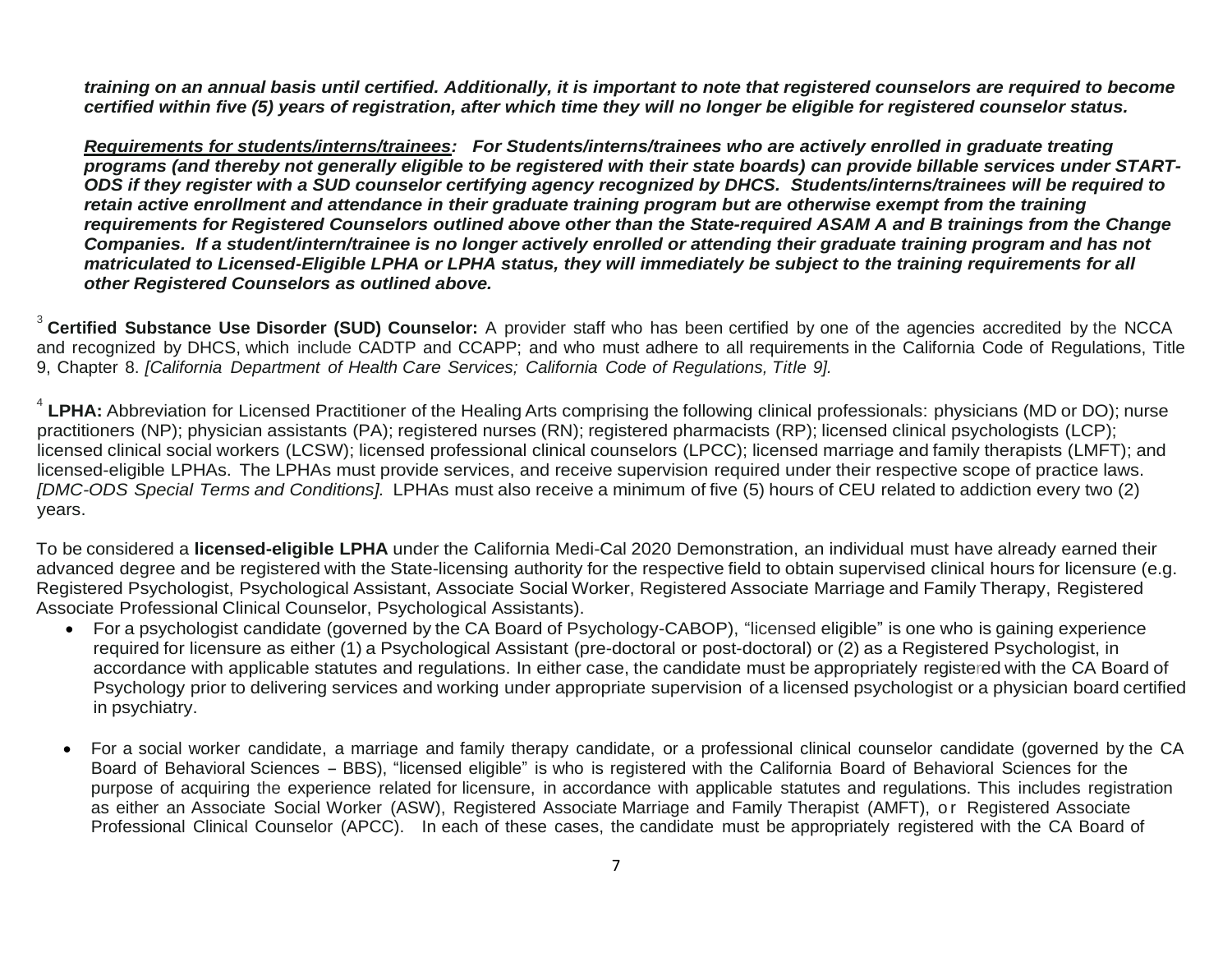Behavioral Sciences prior to delivering services and working under appropriate supervision of a licensed mental health professional, including a licensed clinical social worker (LCSW), licensed marriage & family therapist (LMFT), licensed professional clinical counselor (LPCC), licensed psychologist, or a physician board certified in psychiatry.

Non-registered students, interns, or trainees (i.e., those who have not yet received their advanced degree in the respective field and do not have registration with the appropriate state board) are not considered licensed-eligible LPHAs, for the reasons: (1) these individuals cannot perform the duties of a licensed-eligible LPHA (e.g., sign-off on a treatment plan); and (2) network providers cannot submit claims for treatment services delivered by these individuals. **However, non-registered students/interns/trainees can provide billable services under START-ODS if they register with a SUD counselor certifying agency recognized by DHCS and remain actively enrolled and attending a graduate training program.** The minimum requirement for registration for one of the SUD counselors certifying bodies is nine (9) hours of orientation. Even though registered counselors are able to provide many services without an LPHA's co-signature, because student/interns/trainees are working to earn graduate credit, these providers are required to have co signatures on all their clinical documentation and receive weekly supervision. At a minimum, consistent with State-licensing authorities, this supervision requirement consists of one (1) hour of individual supervision or two (2) hours of group supervision for every ten (10) hours of direct clinical service provided by the student, intern or trainee.

<sup>5</sup> Medical Director: A physician is required at all provider agency sites and must 1) have enrolled with DHCS under applicable state regulations; 2) have been screened in accordance with 42 Code of Federal Regulations (CFR) 455.450(a) as a "limited" categorical risk within a year prior to serving the position; and 3) have signed a Medicaid provider agreement with DHCS as required by 42 CFR 431.107. *[DMC-ODS Special Terms and Conditions]*

Whenever possible, it is recommended that Medical Directors at SUD provider agencies perform functions that others within the agency are unable to optimally perform. As such, some recommended responsibilities of Medical Directors to maximize their benefit and role within the SUD system of care include:

- Providing Medications for Addiction Treatment (MAT), when clinically necessary.
- Providing withdrawal management when clinically necessary.
- Providing clinical supervision for staff.
- Referring/treating co-occurring physical and mental health conditions.
- Assisting other professional staff with challenging cases (e.g., refractory SUD, co-occurring conditions, and certain special populations).
- Leading Quality Improvement (QI) functions/projects (e.g., QI Projects, leading clinical team meetings, etc.).
- Conducting clinical trainings on issues relevant to professional staff (e.g., documentation, ASAM Criteria, DSM-5, MAT, and co-occurring mental health conditions).
- Providing physical exams, when necessary and appropriate at their facility.

Minimum expectations for Medical Directors within the specialty SUD system include: complying with clinical standards of best practice, licensing, accreditation standards and other local, state, and federal regulatory and reporting requirements; interpreting and supporting standards and requirements to others; researching and maintaining knowledge of evidenced-based practices, as well as updates regarding treatment of SUD and recovery-based services; and participating in SAPC-related meetings (e.g., Medical Director meetings, provider meetings, etc.).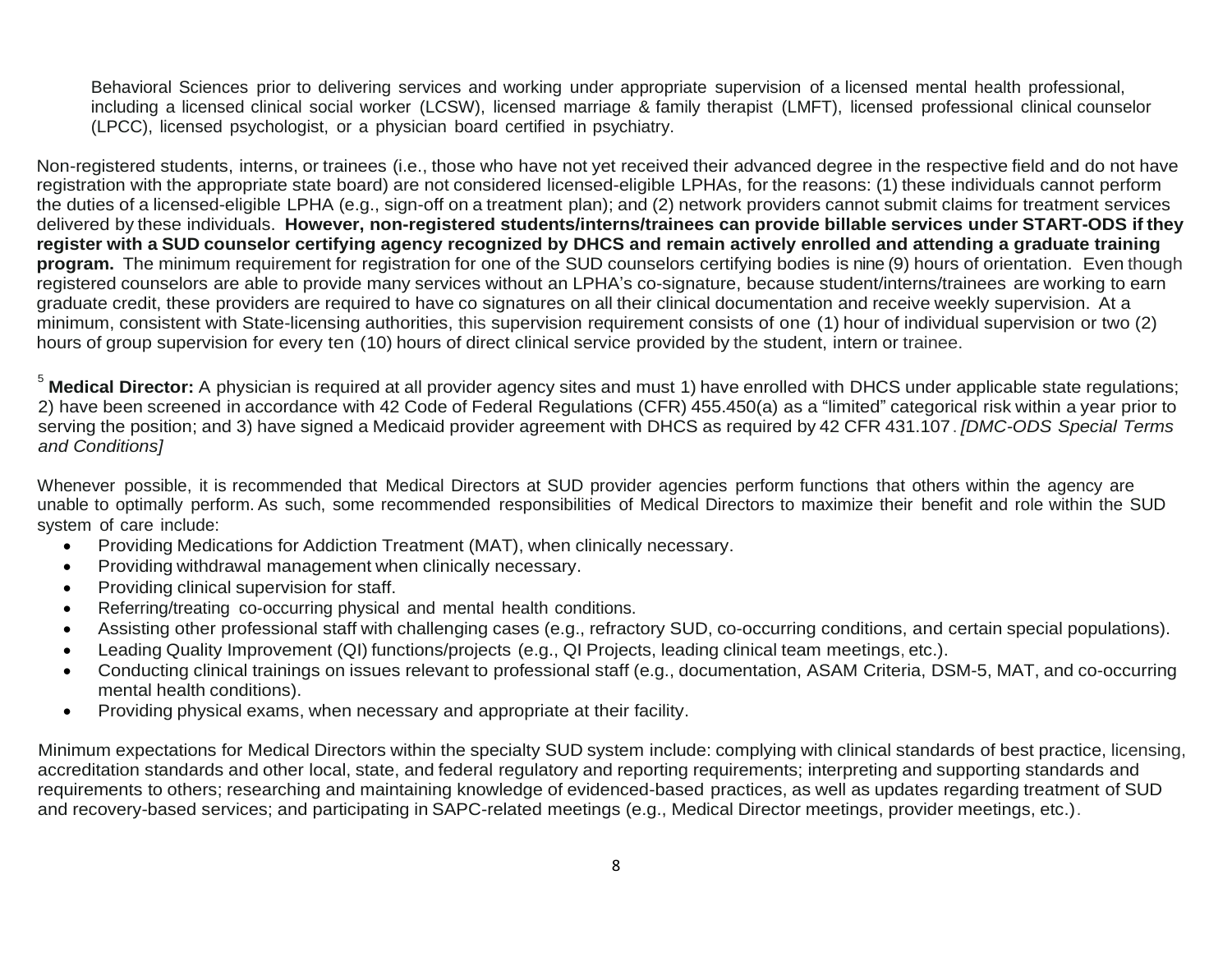6 **Applicable American Society of Addiction Medicine (ASAM) levels of care (LOC)** include: ASAM 1.0 Outpatient for At-Risk Youth and Young Adults (AR), ASAM 1 Outpatient (OP); ASAM 2.1 Intensive Outpatient (IOP); ASAM 3.1, 3.3, 3.5 Residential (R); ASAM 1, 2, 3.2, 3.7, 4 Withdrawal Management (WM); and ASAM 1 Opioid (Narcotic) Treatment Program (OTP). **Other benefits** include: Client Engagement and Navigation Services (CENS); Medication-for Addiction Treatment (MAT); Recovery Support Services (RSS); and Field-Based Services (FBS).

ASAM 2-WM is not available.

<sup>7</sup> **At-Risk:** Youth (age 12 – 17) or young adults (age 18 – 20) may be determined to be "at-risk" if they meet the following criteria: **1)** Substance use does NOT meet the minimum criteria for a substance use disorder from the DSM-5 (with the exception of Tobacco-Related Disorders and Non-Substance-Related Disorders); and **2)** Determined to be at-risk of developing a substance use disorder based on reports of experimental or early-phase substance use, associated biopsychosocial risk factors, and information gathered from the full ASAM Continuum or SAPC Youth ASAM assessment and At-Risk Determination Tool.

<sup>8</sup> CENS: Abbreviation for the Client Engagement and Navigation Services, which serve as a liaison between involved State or County partners (e.g., courts) and the specialty SUD system to provide high-touch (e.g., face-to-face) interaction with patients to facilitate access to and completion of SUD treatment.

9 **Treatment Plan Signing (with MAT):** When Medications for Addiction Treatment (MAT) are included in the Treatment Plan in OTP settings, LPHAs who sign off on Treatment Plans must be licensed prescribers. When MAT is included in the Treatment Plan in non-OTP settings, LPHAs who sign off on the Treatment Plan can be licensed prescribers, but do not need to be.

<sup>10</sup> Medication Services: The prescription or administration of medication related to substance use treatment services, or the assessment of the side effects or results of that medication conducted by staff lawfully authorized to provide such services and/or order laboratory testing within their scope of practice or licensure. In residential facilities, this includes storing all resident medication, and facility staff members may assist with patient's self-administration of medication.

<sup>11</sup> **Medications for Addiction Treatment (MAT):** The use of medications, in combination with counseling and behavioral therapies, to comprehensively treat SUD and provide a whole-patient approach to treatment that includes addressing the biomedical aspects of addiction. Physicians and licensed prescribers in Drug Medi-Cal (DMC) programs will be reimbursed through the general Fee-for-Service (FFS) Medi-Cal system for the ordering, prescribing, administering, and monitoring of MAT, other than MAT provided in OTP settings, which will be reimbursed through the DMC system. *[DMC-ODS Special Terms and Conditions]*

With the exception of Methadone, which can only be provided in OTP settings, MAT can be offered in residential treatment settings with approval for Incidental Medical Services (IMS) from DHCS. However, MAT services provided in residential treatment settings are not reimbursable under START-ODS.